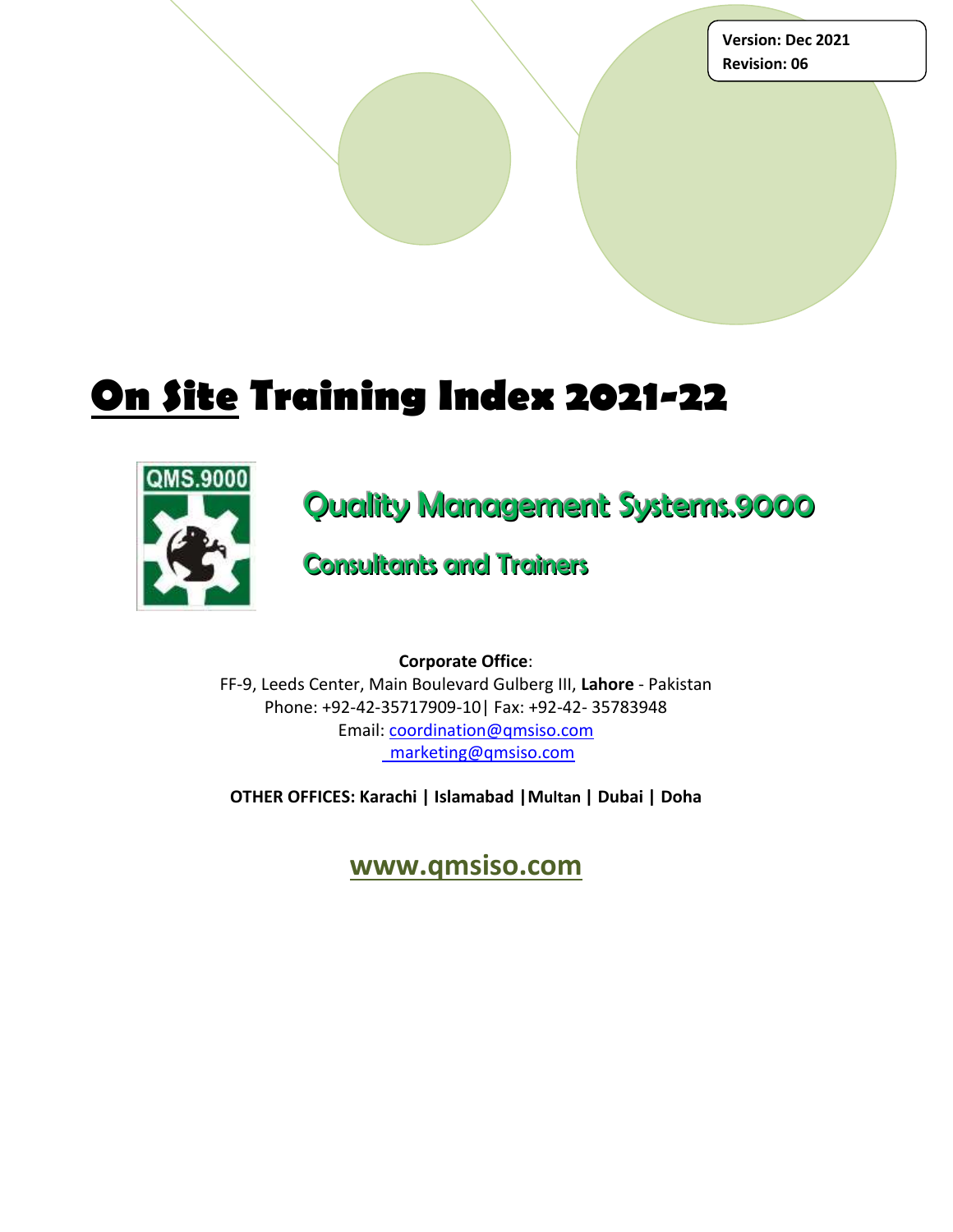

# **CORPORATE PROFILE:**

Quality Management Systems.9000 (QMS.9000) is a leading Management Consulting Company that specializes in following Main Areas of Services **(Consulting & Training)**:

| <b>CERTIFICATION &amp; COMPLIANCE</b>                                                         |  |                                                              |                                       |
|-----------------------------------------------------------------------------------------------|--|--------------------------------------------------------------|---------------------------------------|
| <b>ISO 9001</b>                                                                               |  | <b>CE MARK</b>                                               | <b>ISO 22000</b>                      |
| <b>Quality Management System</b>                                                              |  | <b>Product Certification</b>                                 | <b>Food Safety Management System</b>  |
| <b>ISO 14001</b>                                                                              |  | <b>WRAP</b>                                                  | Lean <sub>5</sub> S                   |
| <b>Environmental Management</b>                                                               |  | World Wide Responsible Apparel                               | Lean Manufacturing & 5S               |
| System                                                                                        |  | Production                                                   |                                       |
| <b>ISO 45001</b>                                                                              |  | <b>C-TPAT</b>                                                | <b>FBC</b>                            |
| <b>Occupational Health &amp; Safety</b>                                                       |  | <b>Customs-Trade Partnership</b><br><b>Against Terrorism</b> | <b>Foreign Buyers Compliances</b>     |
| ISO 26001/ SA 8000                                                                            |  | <b>OEKO-TEX</b>                                              | <b>OD</b>                             |
| <b>Social Accountability</b>                                                                  |  | <b>Textile Production Certificate</b>                        | <b>Organization Development</b>       |
| <b>INFORMATION SYSTEMS</b>                                                                    |  |                                                              |                                       |
| <b>ISO 27001</b>                                                                              |  | <b>ISO 20000</b>                                             | <b>BS 25999</b>                       |
| <b>Information Security Management</b>                                                        |  | <b>Information Technology Services</b>                       | <b>Business Continuity Management</b> |
| System                                                                                        |  | <b>Management System</b>                                     | System                                |
| <b>Vulnerability Assessment</b>                                                               |  | <b>Risk Assessment</b>                                       | <b>IT Audits</b>                      |
| <b>LABORATORY ACCREDITATION</b>                                                               |  |                                                              |                                       |
| <b>ISO 17025</b>                                                                              |  | <b>ISO 15189</b>                                             | CWA 15793:2008                        |
| Lab. Management System                                                                        |  | Medical Lab. Management System                               | Clean Work Area                       |
| <b>SIX SIGMA AND FOCUSED IMPROVEMENT TOOLS</b>                                                |  |                                                              |                                       |
| <b>Six Sigma Champion</b>                                                                     |  | <b>Six Sigma Green Belt</b>                                  | <b>Six Sigma Black Belt</b>           |
| <b>Awareness &amp; Introduction</b>                                                           |  |                                                              |                                       |
| <b>Implementing Statistical Process Control</b><br><b>Understanding and Measuring Process</b> |  |                                                              |                                       |
|                                                                                               |  |                                                              | Performance                           |

Owing to our dedicated team work, professionalism and practical approach towards implementation of systems that we have a loyal clientele of **over 890 leading business groups / companies** to our credit & also

For more info, please visit [www.qmsiso.com](http://www.qmsiso.com/)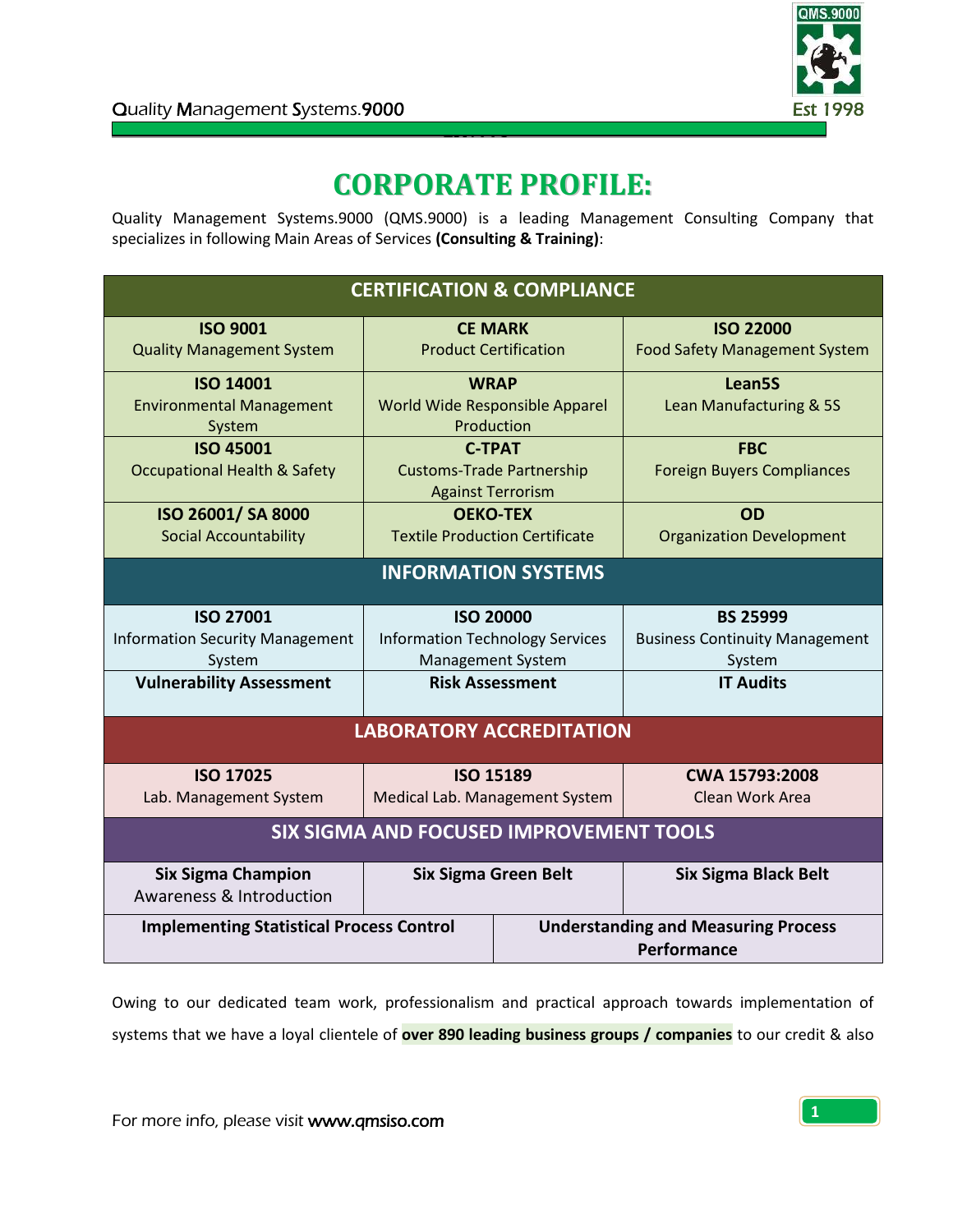

#### Quality Management Systems.9000

Estados de la construcción de la construcción de la construcción de la construcción de la construcción de la c provided Professional Trainings on various International Standards & Best Practices to **over 9000 Industry** 

#### **Professionals**

**Major Contribution in Compliances:** We (QMS.9000) has the privilege to design and develop National Compliance Standard for Manufacturing and Exporting Industries based on Social, Security and Environmental Management. This standard has been developed keeping in view Major Foreign Buyers Code of Conduct & Terms of Engagement, International Standards and Local Laws on Social, Security and Environment.

**OUR EXPOSURE WITH GLOBAL / INTERNATIONAL ORGANIZATIONS:** We have honor to work with Global / International Organizations like; European Union (EU), Kingdom of Netherland, German Council, Asian Development Bank, International Labour Organization (ILO), World Food Program, World Bank, GIZ (International Zusammenarbeit GmbH, Germany) etc.

**QMS9000** has prepared Organizations for Foreign Buyer Compliances, Code of Conduct and Terms of Engagements. Some of these Foreign (**US & European**) Buyers are:

| LEVIS         | <b>JCPFNNY</b>    | <b>TARGFT</b>             | <b>SOUTH POLE</b> | <b>TOMMY HILFIGER</b> |
|---------------|-------------------|---------------------------|-------------------|-----------------------|
| <b>AMC</b>    | <b>PUMA</b>       | <b>CHAPS</b>              | <b>WAL MART</b>   | <b>FFDFRATFD</b>      |
| <b>ADIDAS</b> | <b>POLO</b>       | <b>SPFFDO</b>             | <b>TESCO</b>      | IKEA                  |
| <b>NIKE</b>   | <b>KELLWOOD</b>   | <b>WEST POINT STEVENS</b> | LINMARK           | GAP                   |
| <b>SEARS</b>  | T & H ASSOCIATION | K-MART                    | <b>KOHLS</b>      | <b>REEBOK</b>         |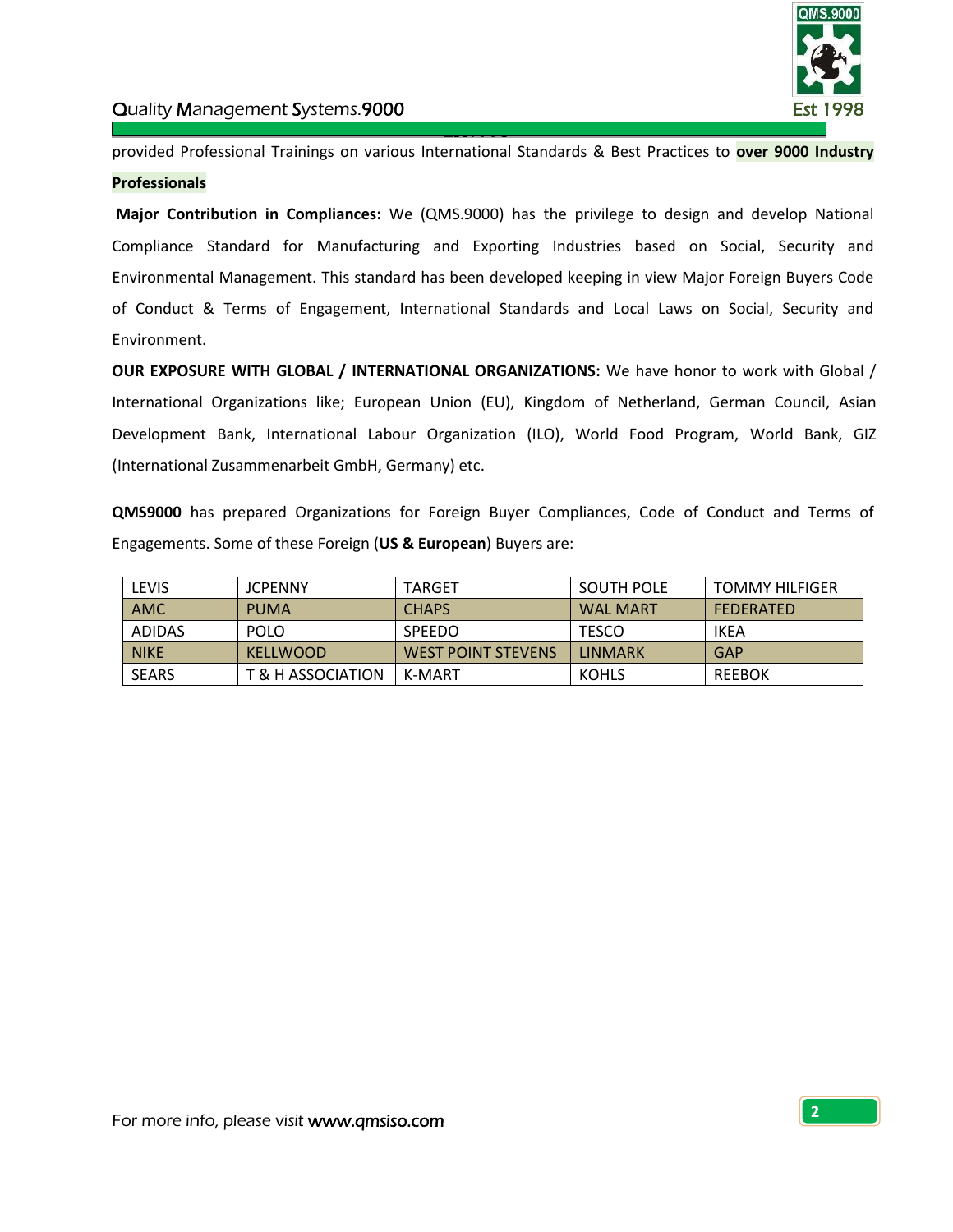

# **ONSITE TRAINING INDEX I. CERTIFICATIONS & COMPLIANCES**

| <b>Code</b>      | <b>Training Title</b>                                                                                                                                                               | <b>Days</b> |
|------------------|-------------------------------------------------------------------------------------------------------------------------------------------------------------------------------------|-------------|
| <b>QMS</b>       | ISO 9001:2015: Quality Management System (QMS)                                                                                                                                      |             |
| <b>QMS-01</b>    | Introduction to ISO 9001:2015                                                                                                                                                       | 01          |
| <b>QMS-02</b>    | Advanced training on ISO 9001:2015 (Lead Implementer)                                                                                                                               | 02          |
| <b>QMS-03</b>    | <b>Quality System Auditing</b>                                                                                                                                                      | 01          |
| QMS-04           | <b>Quality Management System: Best Practices for Managers</b>                                                                                                                       | 02          |
| <b>EMS</b>       | ISO 14001:2015: Environmental Management System (EMS)                                                                                                                               |             |
| <b>EMS-01</b>    | Introduction to ISO 14001:2015                                                                                                                                                      | 01          |
| <b>EMS-02</b>    | Advanced training on ISO 14001:2015 (Lead Implementer)                                                                                                                              | 02          |
| <b>EMS-03</b>    | <b>Environmental System Auditing</b>                                                                                                                                                | 01          |
| $EMS-04$         | <b>Environment &amp; Safety: Best Practices for Managers</b>                                                                                                                        | 02          |
| <b>OHS</b>       | ISO 45001:2018: Occupational Health & Safety Management System                                                                                                                      |             |
| <b>OHS-01</b>    | Introduction to ISO 45001:2018                                                                                                                                                      | 01          |
| <b>OHS-02</b>    | Advanced Training on OHS based on ISO 45001 (Lead Implementer)                                                                                                                      | 02          |
| <b>OHS-03</b>    | <b>Latest Safety Practices for Quality Production</b><br><b>NEW</b>                                                                                                                 | 02          |
| <b>IMS</b>       | IMS: Integrated Management System based on Quality, Environment & Health/ Safety<br>(QHSE Management)                                                                               |             |
| <b>IMS-01</b>    | <b>IMS Foundation: Intro on QHSE</b><br>Covering ISO 9001:2015, ISO 14001:2015 & ISO 45001:2018                                                                                     | 01          |
| <b>IMS-02</b>    | <b>Advanced Training Integrated Management System (IMS)</b><br>IMS/ QHSE Lead Implementer Level: Covering ISO 9001:2015 & ISO<br>14001:2015 and its integration with ISO 45001:2018 | 02          |
| <b>FSM</b>       | ISO 22000: Food Safety Management Systems (FSMS)                                                                                                                                    |             |
| <b>FSM-01</b>    | Introduction to FSMS-ISO 22000 covering FSSC                                                                                                                                        | 01          |
| <b>FSM-02</b>    | Advanced training on ISO 22000 (Lead Implementer)                                                                                                                                   | 02          |
| L <sub>5</sub> S | Lean Management / Manufacturing through "5S"                                                                                                                                        |             |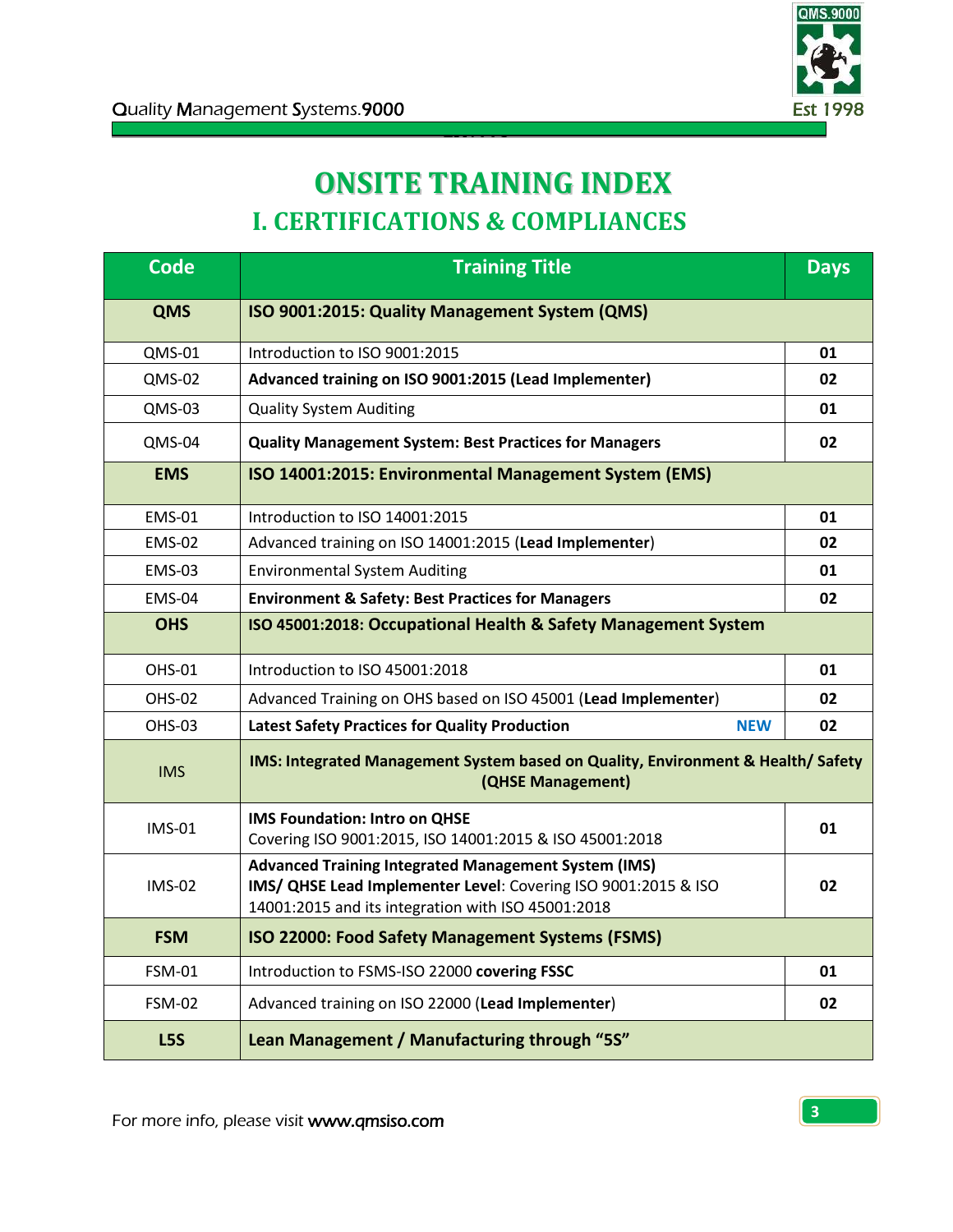

#### **Quality Management Systems.9000** Est 1998

| $L5S-01$     | Introduction to Lean Management / Manufacturing through "5 S"                                                  | 01 |
|--------------|----------------------------------------------------------------------------------------------------------------|----|
| L5S-02       | Advanced training on Lean Management / Manufacturing through<br>"5 S" (Lead Implementer)                       | 02 |
| <b>MISC</b>  | OTHER ON SITE PROFESSIONAL TRAININGS<br><b>NEW</b>                                                             |    |
| <b>AS 02</b> | AS 9100: Advanced Training on AS 9100- QMS for Aviation and<br><b>Defense Organizations (Lead Implementer)</b> | 02 |
| <b>PM-01</b> | <b>Project Management (Foundation)</b>                                                                         | 01 |
| PM-02        | <b>Project Management for Managers</b><br><b>NEW</b>                                                           | 02 |
| $MM-01$      | <b>Material &amp; Chemical Handling</b>                                                                        | 01 |
| $MM-02$      | <b>Material Management for Managers</b><br><b>NEW</b>                                                          | 02 |
| $SCS-01$     | Supply Chain Security Based on ISO 28001                                                                       | 01 |
| <b>RM-01</b> | Risk Management based on ISO 31000                                                                             | 01 |
| EM-01        | <b>Energy Management based on ISO 50000</b>                                                                    | 01 |
| SR-01        | Social Responsibility based on ISO 26000                                                                       | 01 |
| C-TPAT       | <b>Customs- Trade Partnership against Terrorism</b>                                                            | 01 |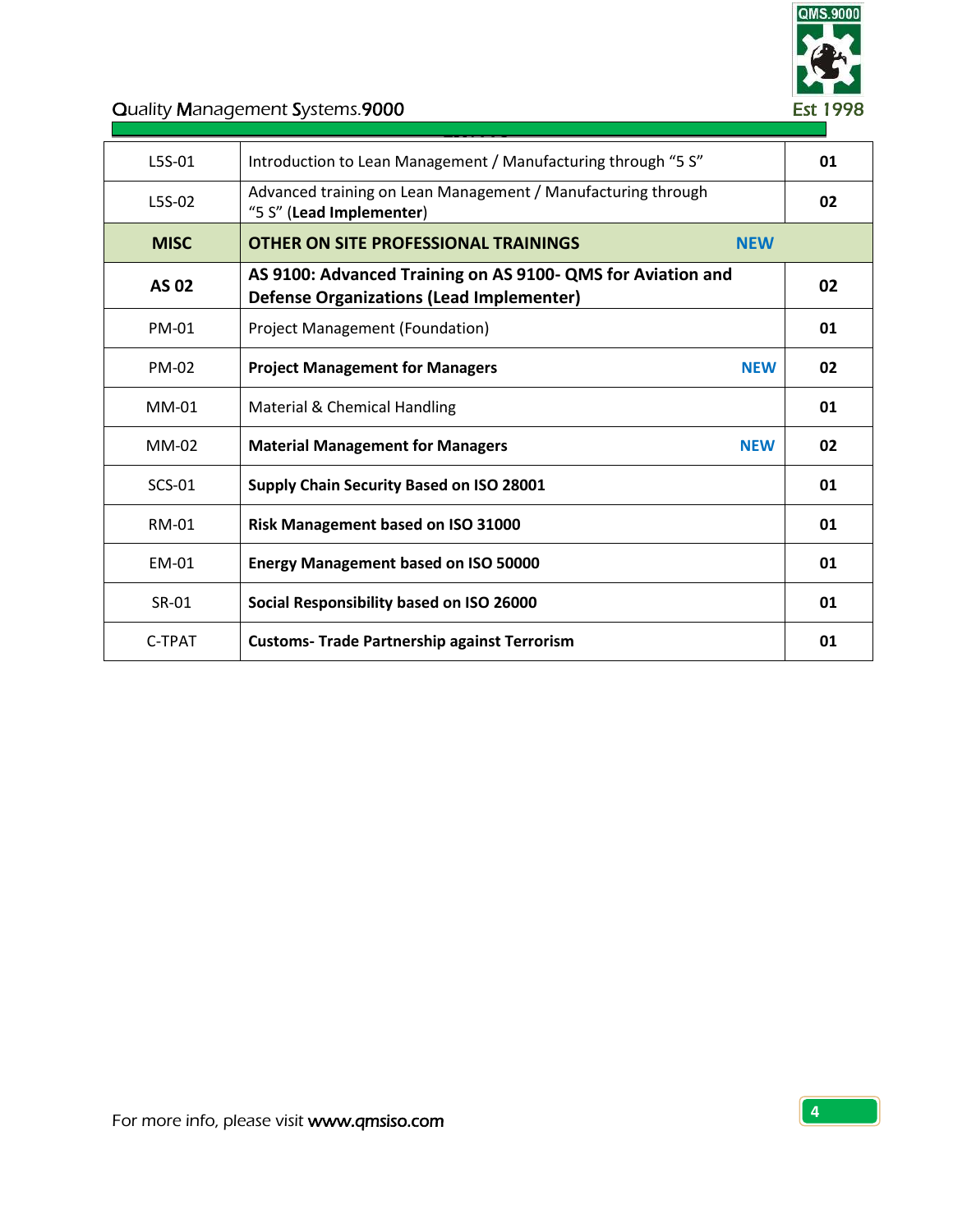

### **II. LAB ACCREDITATION**

| <b>Code</b> | <b>Training Title</b>                                  | <b>Days</b> |
|-------------|--------------------------------------------------------|-------------|
| <b>LMS</b>  | <b>ISO 17025: Laboratory Management System (LMS)</b>   |             |
| $LMS-01$    | Introduction to LMS-ISO 17025: 2017                    | 01          |
| $LMS-02$    | Advanced Training on LMS (Lead Implementer)            | 02          |
| $LMS-03$    | <b>Measurement of Uncertainty</b>                      | 01          |
| $LMS-04$    | <b>Good Lab Practices</b><br><b>NEW</b>                | 02          |
| <b>CAI</b>  | ISO 17020: Conformity Assessment for Inspection (CAI)  |             |
| $CAI-01$    | Introduction to CAI-ISO 17020                          | 01          |
| $CAI-02$    | Advanced Training on CAI (Lead Implementer)            | 02          |
| <b>MLMS</b> | ISO 15189: Medical Laboratory Management System (MLMS) |             |
| MLMS-01     | Introduction to LMS-ISO 15189                          | 01          |
| MLMS-02     | Advanced Training on MLMS (Lead Implementer)           | 02          |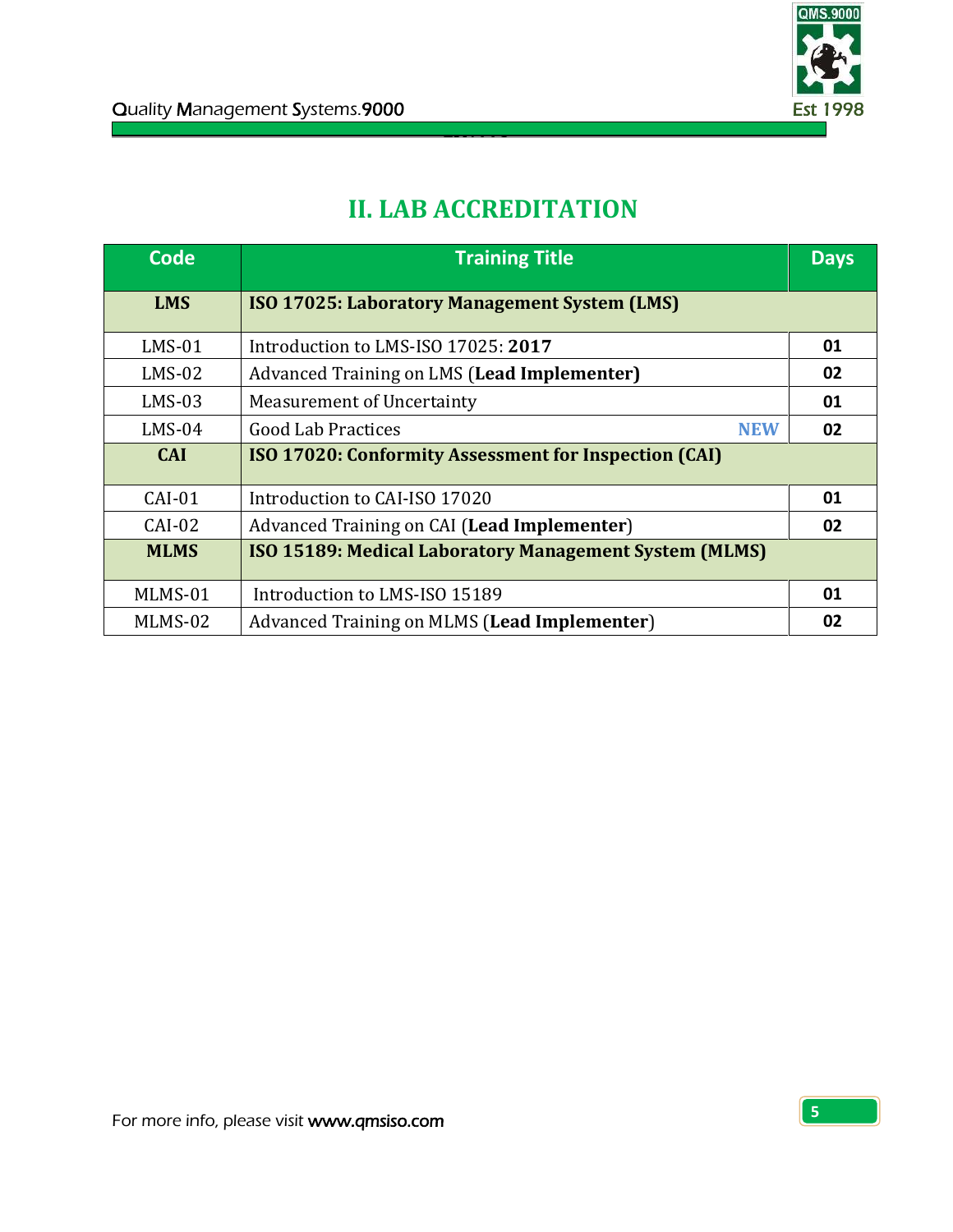

# **III. INFORMATION SYSTEMS**

| <b>Code</b>  | <b>Training Title</b>                                             | <b>Days</b> |
|--------------|-------------------------------------------------------------------|-------------|
| <b>IS</b>    | <b>ISO 27001: Information Security Management System</b>          |             |
| $IS-01$      | Introduction to ISO 27001                                         | 01          |
| $IS-02$      | Advanced Training on ISMS-ISO 27001 (Lead Implementer)            | 02          |
| $IS-03$      | Risk Management (based on ISO 27001 & Code of Practice)           | 01          |
| $IS-04$      | <b>Information Security for Managers</b><br><b>NEW</b>            | 02          |
| <b>BC</b>    | <b>Business Continuity Management (BS 25999)</b>                  |             |
| <b>BC-01</b> | <b>Introduction to BCMS</b>                                       | 01          |
| <b>BC-02</b> | Advanced Training on BCMS (Lead Implementer)                      | 02          |
| <b>BC-03</b> | <b>Business Continuity and Risk Assessment for Managers</b>       | 02          |
| IT           | ISO 20000: Information Technology Services Management System      |             |
| $IT-01$      | Introduction to ISO 20000                                         | 01          |
| $IT-02$      | Advanced Training on ISO 20000 (Lead Implementer)                 | 02          |
| IL.          | <b>ITIL-Information Technology Infrastructure Library</b>         |             |
| $IL-01$      | <b>ITIL V.3 Foundation</b>                                        | 02          |
| <b>SS</b>    | <b>CISSP: Certified Information Systems Security Professional</b> |             |
| $SS-01$      | <b>CISSP CBK Review</b>                                           | 05          |
| <b>CS</b>    | <b>CISM: Certified Information Security Manager</b>               |             |
| $CS-01$      | <b>CISM Boot Camp</b>                                             | 05          |